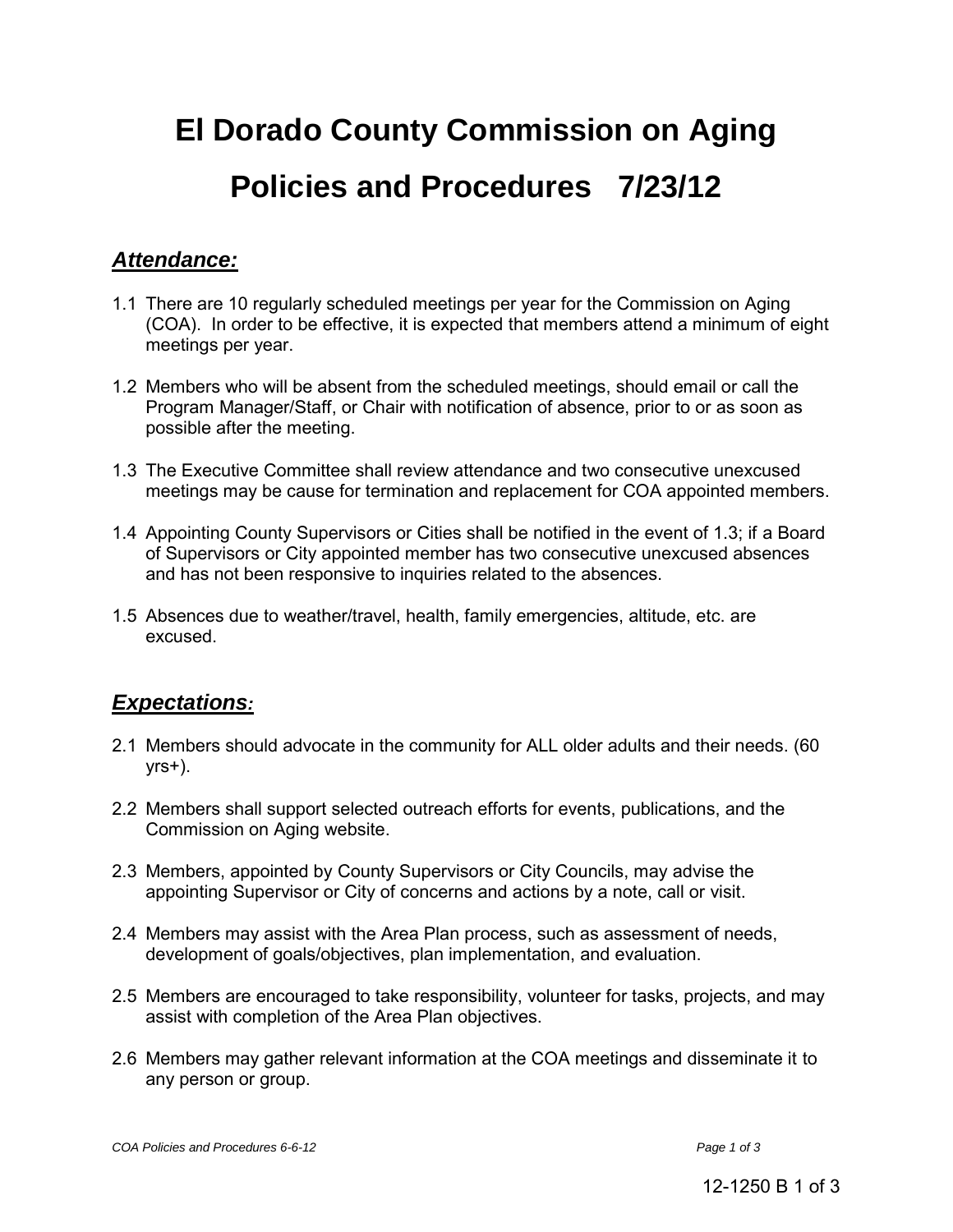- 2.7 Members may visit meals sites, attend Board of Supervisors meetings, or other similar activities, where appropriate.
- 2.8 Members may request to be on the COA agenda and bring new information to the meetings. Staff should be notified at least 14 days prior to meeting.
- 2.9 Members shall treat the Health & Human Services Agency staff with respect and use them as a resource.
- 2.10 Members should have access to email, fax and/or telephone to be able to communicate with staff.

#### *Meetings/Conduct*

- 3.1 Members shall practice good listening skills, speak with relevant information. Politics or political views are not a part of Commission discussions.
- 3.2 Members should try to hold questions until speakers have finished. The speakers may cover the question in their presentation.
- 3.3 Self- interest concerns should not be the focus of a member. The COA is to support and advocate for the best services in the County for all older adults.
- 3.4 In order to cover all business items listed on the agenda, members should try to assist the Chair to keep agenda items within the allotted time frames.

#### *Membership*

- 4.1 The California Senior Legislature and the California Congress of Seniors representatives do not have to be members of the Commission.
- 4.2 Members who have been appointed by the COA, as a community member, shall serve three years, at which time a vote may be taken to extend the membership for another term.
- 4.3 All applications received in response to a vacancy will remain viable for nine months. The Membership Committee may contact a previous applicant to fill a membership position.
- 4.4 An individual who desires to represent the COA and all older adults may be selected as a Special Advocate for the COA. This individual may report events or concerns to the COA at regular meetings and function as a COA committee member. Unless changed by County Ordinance, the Special Advocate will not receive a stipend or mileage or mileage reimbursement for COA meetings.